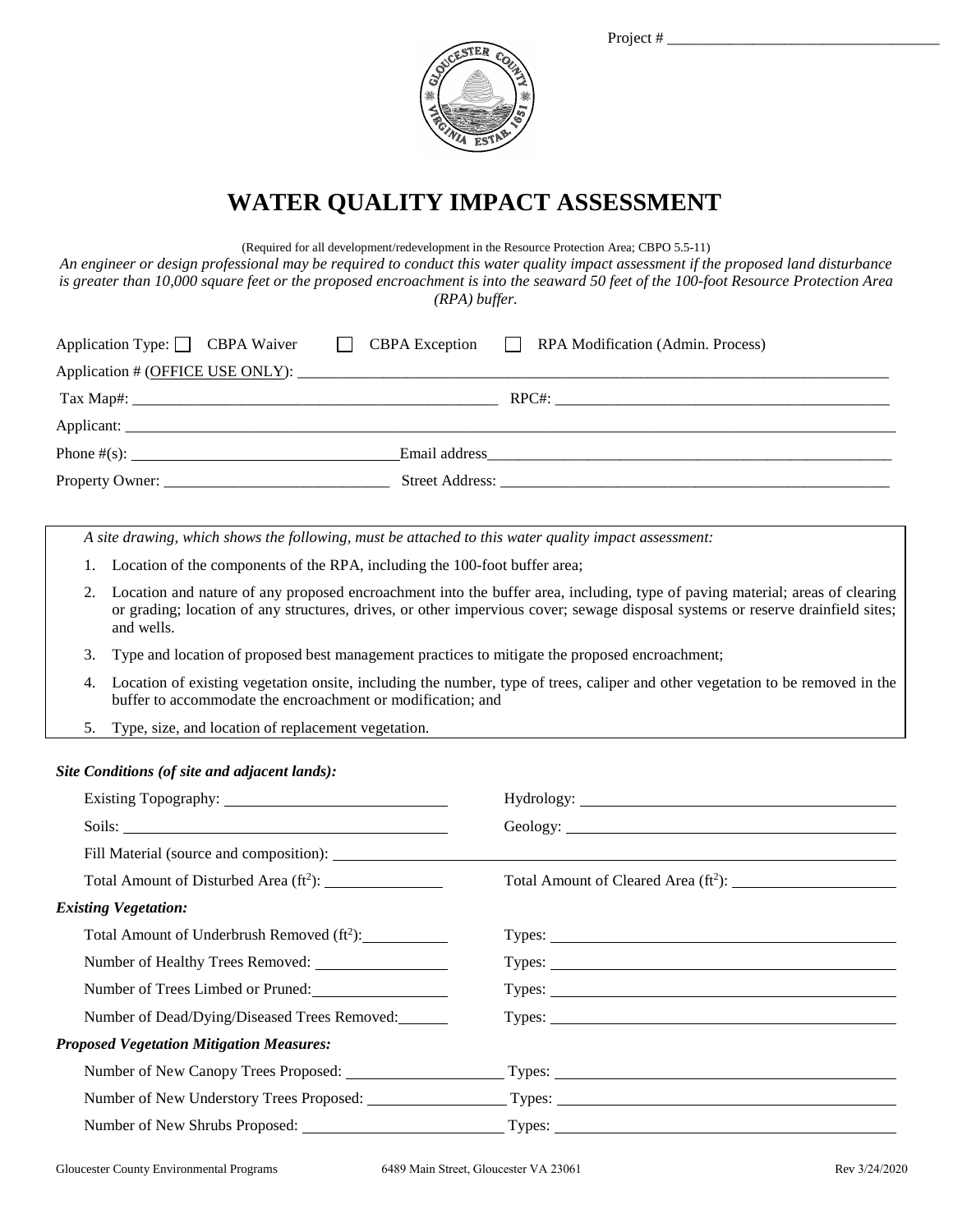|                                            | <b>Proposed Erosion and Sedimentation Control Practices:</b>                       |                                                                                                                         |
|--------------------------------------------|------------------------------------------------------------------------------------|-------------------------------------------------------------------------------------------------------------------------|
| $\Box$ Silt Fencing                        | Temporary Construction Entrance                                                    | $\Box$ Straw Bale Barrier(s)                                                                                            |
| Inlet Protection                           | Temporary/Permanent Seeding                                                        | Multiplying                                                                                                             |
| □Tree Protection                           | Sediment Trap                                                                      |                                                                                                                         |
|                                            | $\Box$ Other: $\Box$                                                               |                                                                                                                         |
| <b>Proposed Best Management Practices:</b> |                                                                                    |                                                                                                                         |
|                                            | $\Box$ Dry Well(s) $\Box$ Infiltration Trench(es) $\Box$ Vegetated Filter Strip(s) | $\vert$ Grass Swale(s)                                                                                                  |
|                                            | $\Box$ Other:                                                                      |                                                                                                                         |
| <b>Wastewater (Septic) Element:</b>        |                                                                                    |                                                                                                                         |
|                                            |                                                                                    | Attach legible, clean copy of Health Department Approval Information- to include calculations and dimensions.           |
|                                            |                                                                                    | Description of potential impacts of the proposed wastewater systems including and proposed mitigated measures for these |
|                                            |                                                                                    |                                                                                                                         |
|                                            |                                                                                    |                                                                                                                         |
|                                            |                                                                                    |                                                                                                                         |
|                                            |                                                                                    |                                                                                                                         |
|                                            |                                                                                    |                                                                                                                         |

PRIVACY ACT STATEMENT: Information provided in the Chesapeake Bay application will be used in the permit review process and is a matter of public record once the application is filed. Disclosure of the requested information is voluntary, but it may not be possible to evaluate the permit application or to issue a permit if the information requested is not provided.

CERTIFICATION: I am hereby applying for all permits typically issued by the DEA, VMRC, U.S. Army Corps of Engineers, Chesapeake Bay process, and/or Local Wetlands boards for the activities I have described herein. I agree to allow the duly authorized representatives of any regulatory or advisory agency to enter upon the premises of the project site at reasonable times to inspect and photograph site conditions, both in reviewing proposal to issue a permit and after permit issuance to determine compliance with the permit. In addition, I certify under penalty of law that this document and all attachments were prepared under my direction or supervision in accordance with a system designed to assure that qualified personnel properly gather and evaluate the information submitted. Based on my inquiry of the person or persons who manage the system or those persons directly responsible for gathering the information, the information submitted is, to the best of my knowledge and belief, true, accurate, and complete. I am aware that there are significant penalties for submitting false information, including the possibility of fine and imprisonment for knowing violations.

Name (Printed)

Signature Date Date of the Date of the United States of the Date of the Date of the Date of the Date of the Date of the Date of the Date of the Date of the Date of the Date of the Date of the Date of the Date of the United

\_\_\_\_\_\_\_\_\_\_\_\_\_\_\_\_\_\_\_\_\_\_\_\_\_\_\_\_\_\_\_\_\_\_\_\_\_\_\_\_\_\_\_\_\_\_\_\_\_\_\_\_\_\_\_\_\_\_\_\_\_\_\_

\_\_\_\_\_\_\_\_\_\_\_\_\_\_\_\_\_\_\_\_\_\_\_\_\_\_\_\_\_\_\_\_\_\_\_\_\_\_\_\_\_\_\_\_\_\_\_\_\_\_\_\_\_\_\_\_\_\_\_\_\_\_\_ \_\_\_\_\_\_\_\_\_\_\_\_\_\_\_\_\_\_\_\_\_\_\_\_\_\_\_\_